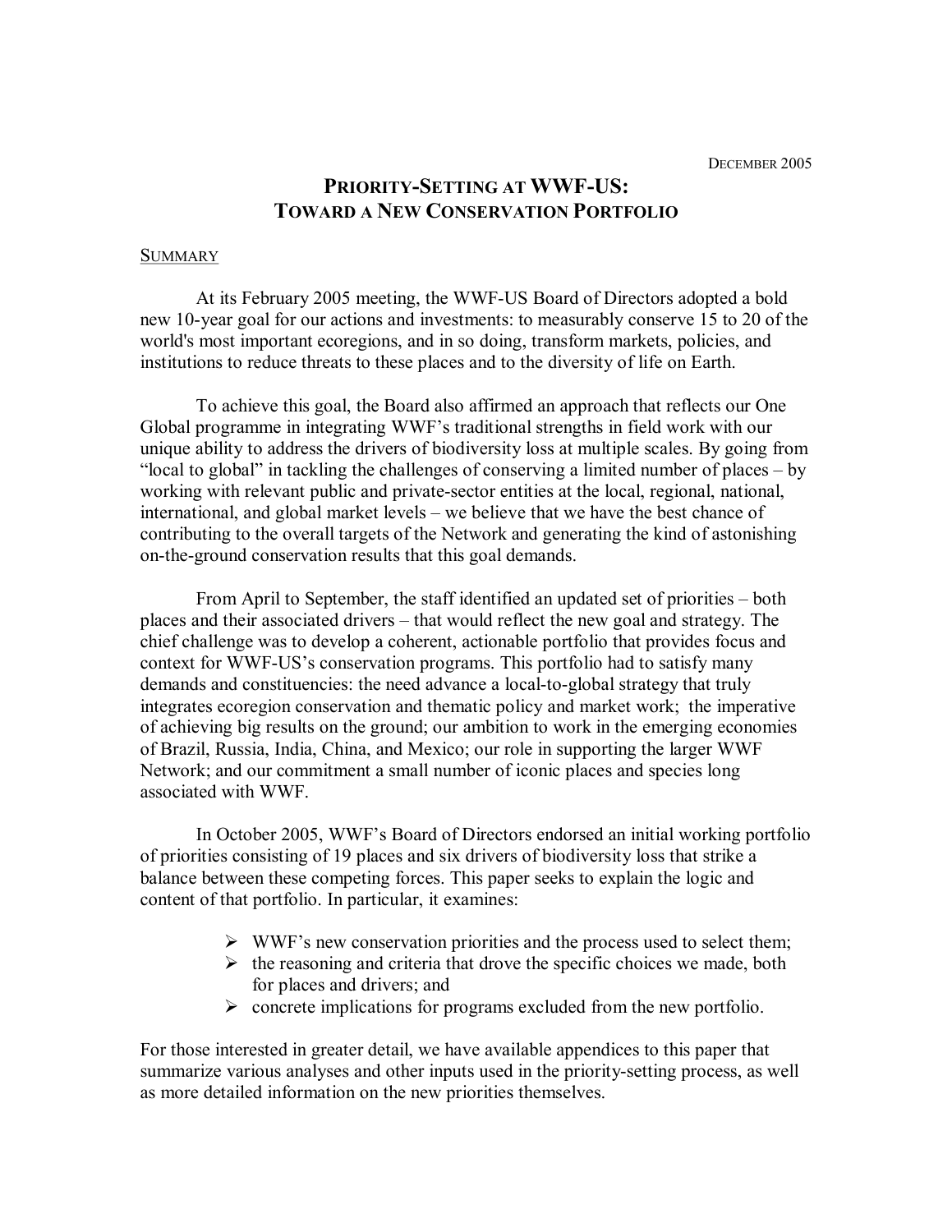## NATURE'S MASTERPIECES

WWF's new portfolio of conservation priorities comprises a constellation of biodiversity superlatives: the world's largest and most intact tropical forests; the three most diverse freshwater systems in the world; the most diverse coral reefs on Earth; the world's most biologically significant desert; the world's most productive fishery. The portfolio is home as well to endangered species that have long been important to WWF: tigers, African and Asian elephants and Indian rhinos; whales and other marine mammals; the great apes; and of course giant pandas.

The portfolio captures high-quality representation from most major biomes (e.g., temperate and tropical forests, grasslands, freshwater systems, coral reefs, mangroves, and others) and is distributed across the major biogeographic realms, with priorities located in North and South America, Africa, and Asia. It invests in geopolitically vital countries of Brazil, Russia, India, China and Mexico (Appendix 1.5). It includes places that are iconic to WWF– places like the Galapagos, the Congo Basin, and the Eastern Himalayas, where we have a long and successful record of conservation action and compelling opportunities for success. It also reflects the reality that WWF-US is part of a larger network, with commitments to partners and long-term funding agreements.

| <b>WWF-US'S NEW CONSERVATION PORTFOLIO*</b>                                                                                                                                           |                                                                                                                                                                  |                                                                                                                                                                                 |
|---------------------------------------------------------------------------------------------------------------------------------------------------------------------------------------|------------------------------------------------------------------------------------------------------------------------------------------------------------------|---------------------------------------------------------------------------------------------------------------------------------------------------------------------------------|
| <b>Places</b>                                                                                                                                                                         |                                                                                                                                                                  | <b>Drivers</b>                                                                                                                                                                  |
| Amazon and Guianas<br>Amur-Heilong<br>Bering Sea<br>Borneo-Sumatra<br>Chihuahuan Desert<br>Congo Basin<br>Coastal East Africa<br>Eastern Himalayas<br>Galapagos<br>Gulf of California | Madagascar<br>Mekong<br>Meso-american Reef<br>Namib-Karoo<br>Northern Great Plains<br>Southeastern Rivers of<br>the U.S.<br>Sulu-Sulawesi<br>Valdivia<br>Yangtze | Agriculture<br><b>Fisheries</b><br>Forestry<br>Wildlife Trade<br>International Finance<br>Climate Change<br>*See Appendix 1.2 and 1.4 for more<br>information on the portfolio. |

Yet the real significance in this portfolio lies in its importance for making real progress against our goal. In the end, we are drawn to these places and these drivers because they represent areas where we believe that WWF can make a difference – indeed, in some places perhaps the defining difference in delivering lasting conservation results. Certainly, making measurable progress in these areas will entail working in close concert with our partners in the WWF Network and the rest of the conservation community. But to the extent that we in WWF-US can focus our resources and energies on this portfolio, on "connecting the dots" from local to global strategies, we can fill a key integrative role that promises to leverage all conservation investments in a place, whether public or private.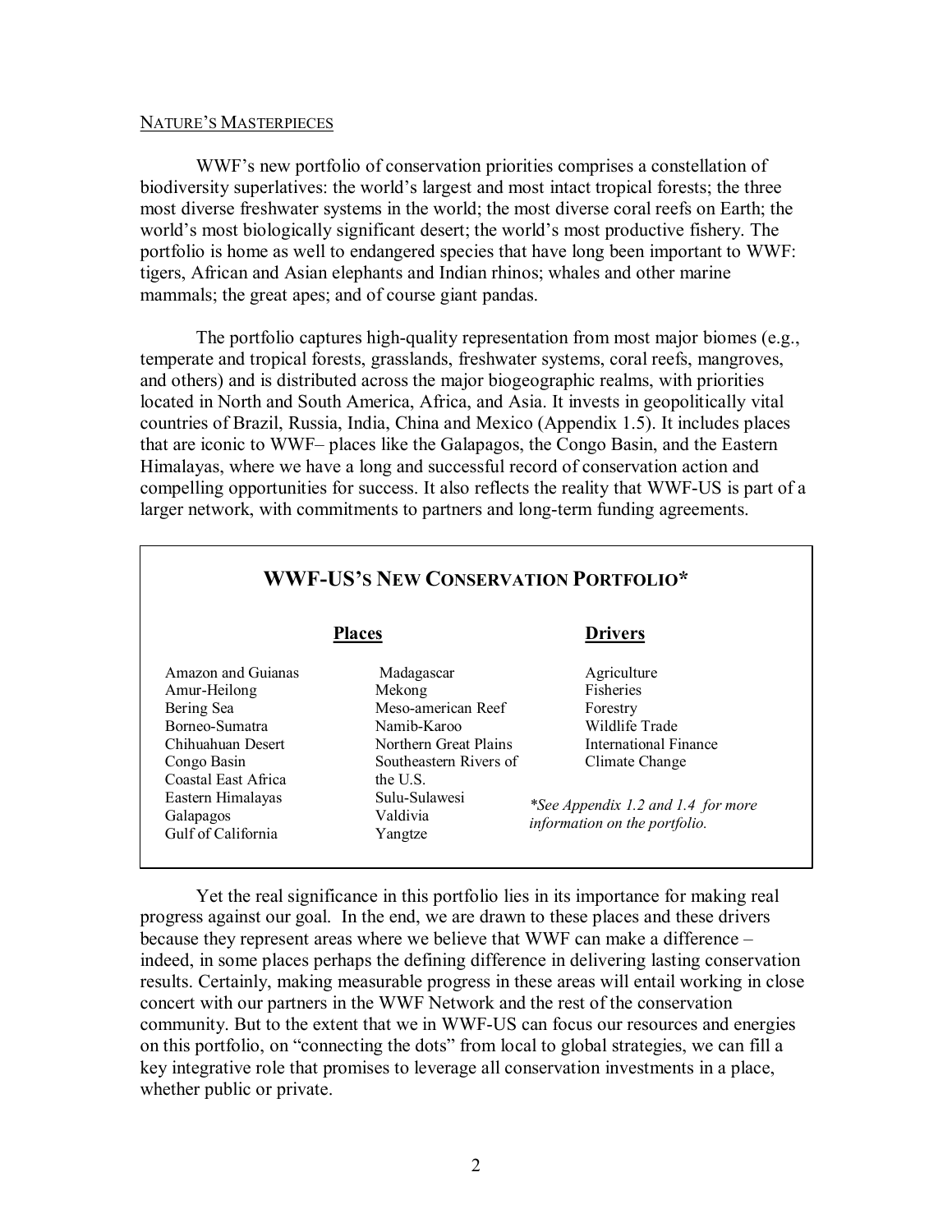This new portfolio is above all an expression of hope. Although threatened, the places in the portfolio still offer outstanding opportunities for conservation success; although global in scope, the drivers in the portfolio still can be shaped to enhance rather than erode biodiversity health. Not that we and our partners will succeed everywhere. But given external realities and our institutional capacity, we believe that this portfolio gives us the best chance of achieving the goal of measurably conserving 15 to 20 of the world's most important ecoregions.

From an organizational perspective, the biggest difference between this portfolio and previous sets of WWF-US priorities lies in the explicit linkage of these places to the larger drivers of biodiversity loss. These drivers threaten our conservation targets at many different places, but because they operate on regional or global scales, they require an inherently different approach from our traditional site-based work. In Borneo, for example, palm oil development poses the biggest threat to the island's forests. Only by working with the global palm oil industry can we hope to address these threats. The same kinds of linkages occur in places like the Bering Sea with the whitefish trade and the forests of the Congo with the European demand for African hardwoods. The portfolio thus explicitly integrates the two traditional strengths of  $WWF -$  ecoregion-based conservation and policy efforts – around a common set of priorities. (For a complete list of the combinations of places and drivers in the portfolio, see Appendix 1.3)

## PRIORITY-SETTING PROCESS: OVERVIEW

WWF-US kicked off its priority-setting exercise by creating a small staff team and asking them to work closely with colleagues in Europe. This team, led by Tom Dillon and Meg Symington, was composed of Adam Tomasek, Cynthia Tapley, Robin Abell, Kim Davis, and Melissa Moye, assisted by Peter Szabo, Taylor Ricketts and Steve Cox. The Team was tasked with developing recommendations for WWF's new conservation portfolio, including both places and drivers, for consideration by the Leadership Team (Appendix 1.1).

The team was encouraged to think creatively about the portfolio, to collaborate closely with other major funding national organizations, and to be open to exploring new opportunities and geographies. The terms of reference included several directives that strongly influenced the final portfolio presented to the Board.

First, the selection process for the portfolio placed primary focus on the places, and the drivers second. This hierarchy mirrors the priorities in our goal, which calls first for results in places and then  $-$  in the words of the goal statement, "in so doing"  $-$  for the transformation of markets, policies, and institutions. Given our name, our mission, our logo, and our Living Planet Index, it was our conviction that the ultimate measure of our work is the status of species and the habitats upon which they depend. Thus the analysis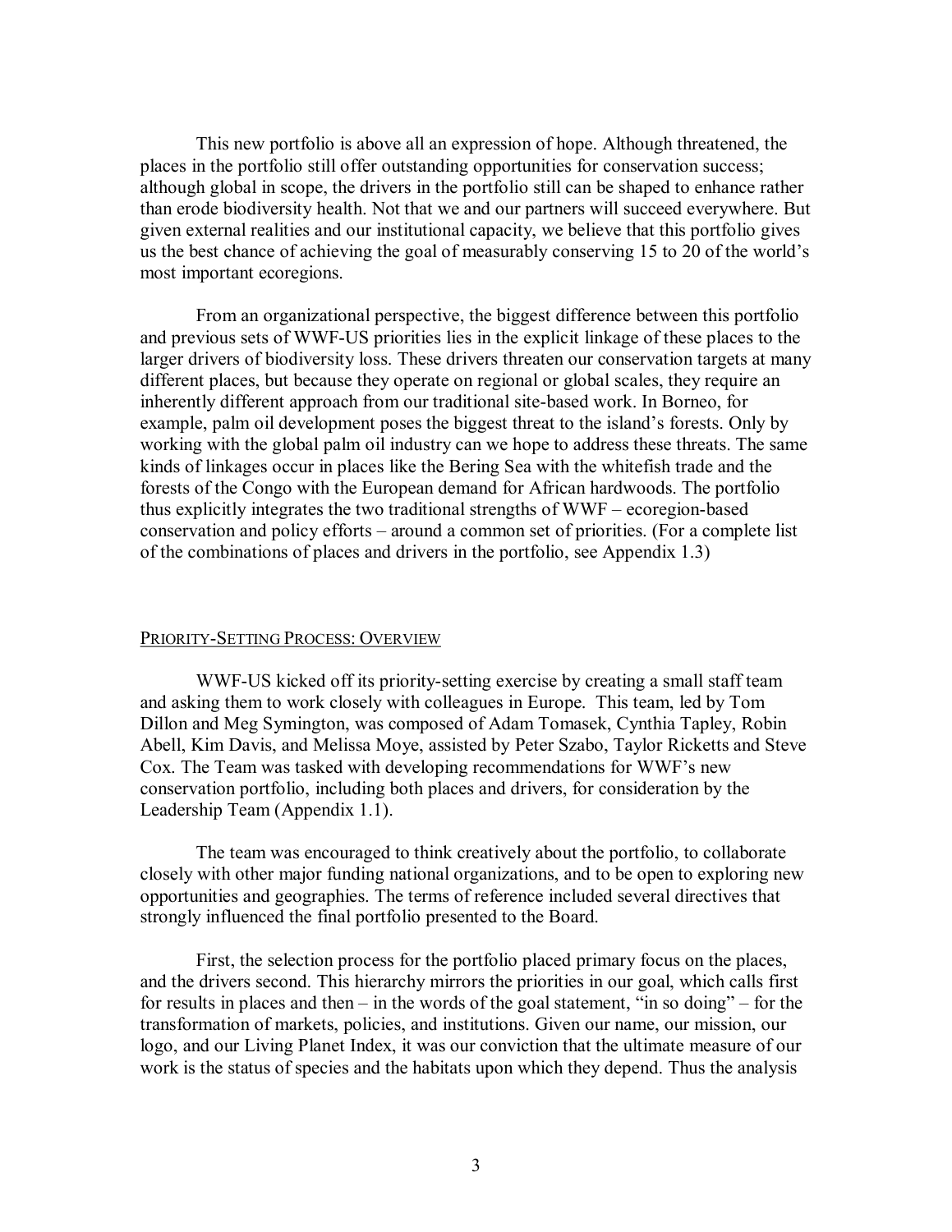that led us to the final portfolio began with the Global 200 list of biologically significant ecoregions and not with a comprehensive review of the threats to biodiversity worldwide.

Second, we have closely engaged the WWF Network in the development of the portfolio. From the outset, it has been evident that executing this strategy will require an unprecedented degree of collaboration with the Network. Indeed, our model presumes that WWF-US will contribute as part of a team with other Network offices in executing a local-to-global strategy. The Priorities Team sought the counsel and guidance of our WWF colleagues in literally scores of countries around the world. We also sought to harmonize our prioritize with those of other national organizations – particularly WWF NL and WWF-UK to avoid the kind of whiplash that field programs experience when receiving disparate funding and directives from different parts of the network.

Finally, the Priorities Team was tasked with producing a coherent portfolio – not simply a list of spectacular places. Their assignment was to craft organizational priorities in which the whole was larger than the sum of its parts – a set of places and drivers that together told a bigger story.

The team worked over the summer collecting and analyzing data and developing its initial recommendations. As inputs for these deliberations, the team solicited and received detailed surveys from more than 100 ecoregions around the world; drew on updated information about the Global 200 from the Conservation Science Program; and assessed the significance of different drivers of biodiversity in each of the ecoregions.

In late August, the team reported back to other national organizations and the WWFUS Leadership Team with three possible portfolios, each built around a different theme: one weighted toward achieving big results at the local level; a second focused on the portfolio best suited to producing globally transformational results; and a third organized around the interface between people and nature. Some 32 different ecoregions, all of outstanding biological value, were represented in the three portfolio options. (See Appendix 2.7)

After reviewing these alternatives, we asked the Priorities Team for a meld of the first two proposals, i.e. a hybrid of big results and driver transformation. Using the resulting list of places as a point of departure, in early September Guillermo Castilleja and Steve Cox convened a series of meetings with senior staff to consider in greater detail the relationship between the places in the portfolio and the drivers of biodiversity loss. The final proposal taken to the Board, places and drivers, was generated following these discussions.

# CRITERIA AND PROCESS FOR SELECTING PLACES AND DRIVERS

To develop its short list of candidates for the portfolio, the Priorities Team analyzed the Global 200 along three dimensions.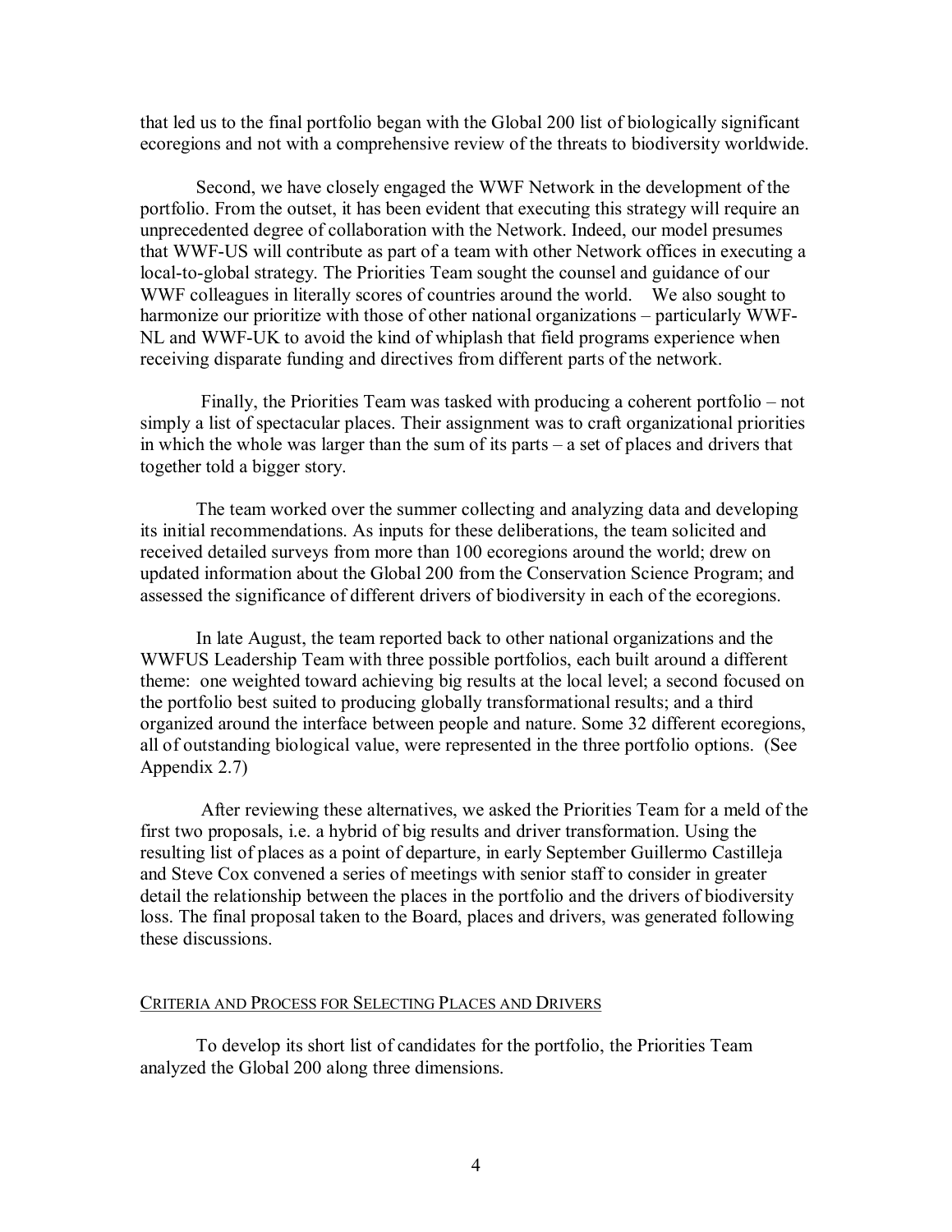- ÿ First, **biological importance**, emphasizing representativeness, and prioritizing by biome ecoregions with the highest levels of endemism and species richness;
- ÿ Second, **results and feasibility**, focused on the likelihood that WWF's investment could make the difference in terms of achieving big results in a given ecoregion over the next 10 years; and
- ÿ Third, **transformational potential,** the prospect of seriously influencing the various markets, institutions, and policies that drive biodiversity loss in that place and in multiple other ecoregions (see Appendix 2.1 for more details)

The appendices to this document provide summaries of the analyses the team performed in evaluating the Global 200 using these three filters. What follows in the body of this paper is a narrative about the context, assumptions, analysis, and findings from each step in the process. Our methods for evaluating terrestrial, freshwater, and marine ecoregions varied due to differences in data availability. We are confident, however, in the integrity and credibility of the results.

# **Biological Criteria**

Our first filter was designed to highlight biological importance. Using a methodology tested in previous WWF priority-setting exercises, we began by identifying the most biologically important Global 200 ecoregions that, as a set, maximized representation of different biomes and biogeographical realms. (Although Global 200 ecoregions are all globally outstanding, some are more exceptional than others.) This focus on representativeness – in other words, seeking to protect the full array of places and species around the world, and not simply tropical "hotspots" – is a distinctive feature of WWF's conservation approach and the team wanted to ensure that the portfolio reflected this strength.

In addition to representation, the team considered other criteria in making its calculations about biological importance. For example, because of the limited conservation opportunities associated with endemic species, the team ranked endemism as the most important criterion in screening ecoregions, followed by such factors as species richness, species-level endemism, higher-level endemism, the presence of ecological phenomena, and intactness. The team then tested different combinations and weightings, with the objective of identifying those ecoregions that are outstanding across as many combinations as possible.

Because we wanted our portfolio to consist of exceptional places, only those ecoregions assessed as high in biological importance, as ranked through the processes described below, were considered as candidates. Many places were defined by multiple overlapping Global 200 ecoregions, and a single highlyranked ecoregion justified consideration of a place. An example is the Congo River Basin, which was assessed as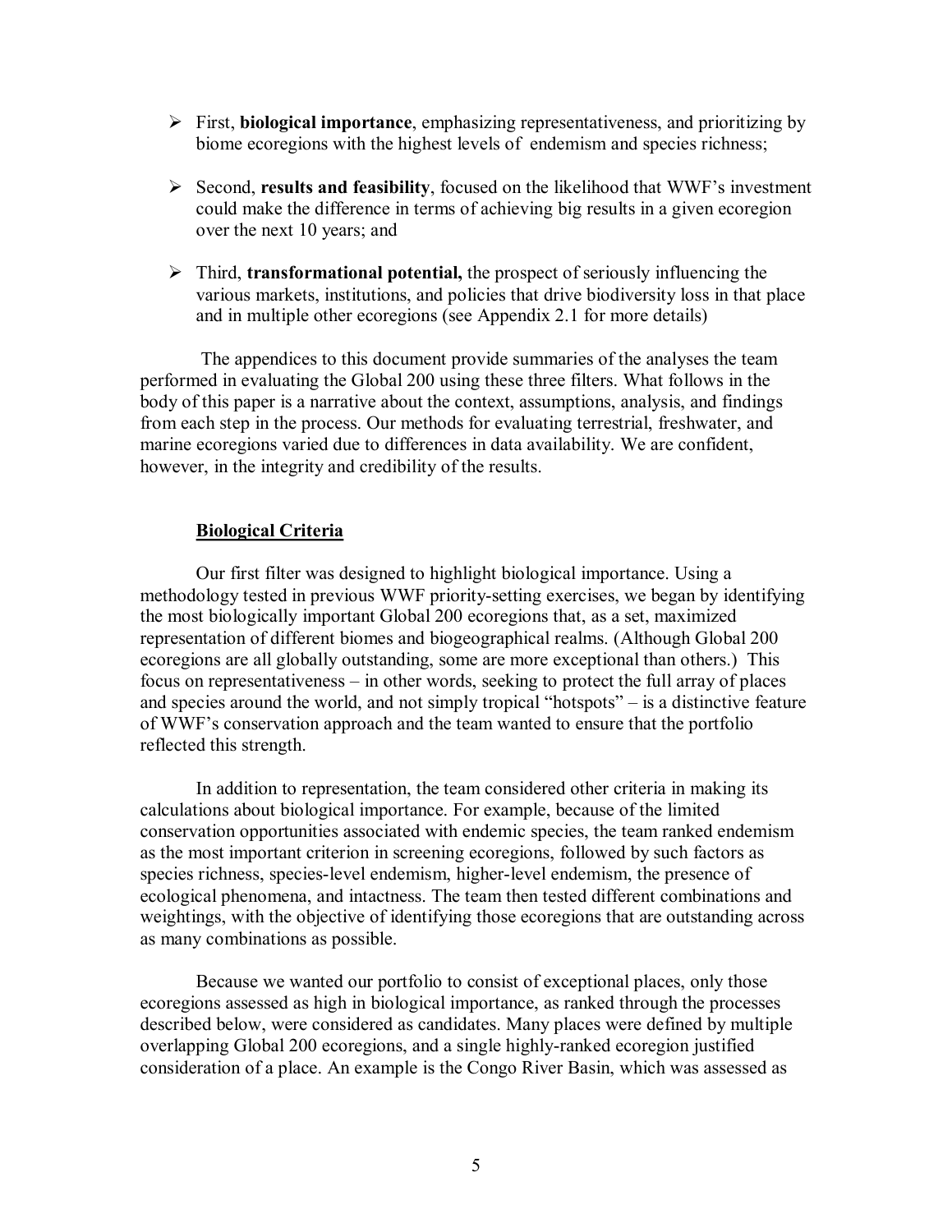having medium biological importance for terrestrial features but high importance for freshwater.

For the terrestrial evaluation, we ran six scenarios with different combinations of criteria and weightings. For each scenario, the Global 200 ecoregions were ranked within their respective "biome by realm" combinations, and points were then assigned based on where the ecoregion sat in the ranking. Each terrestrial Global 200 ecoregion received a final score by summing the points across all six scenarios, and the places sorted into categories of high, medium, or low based on the final score. Through this approach, every "biome by realm" combination had at least one high Global 200 ecoregion (see Appendix 2.2).

In our marine and freshwater evaluations, we had far fewer species-level data. For marine ecoregions, we used proxies to evaluate biological distinctiveness, with specific proxies differing by major habitat types. For example, the evaluation of tropical coral ecoregions was based on the diversity of coral families and coral species; all other major habitat type evaluations considered marine species richness based on the distributions of exploited invertebrates and fishes, and of reptiles, birds, and marine mammal species. These data were used to generate high, medium, and low assignments for marine Global 200 ecoregions (Appendix 2.2).

The freshwater method used available data, synthesized for *Freshwater Ecoregions of the World* ecoregions, on species richness and endemism for fish and aquatic-dependent amphibians. Endemism was weighted twice as high as richness, and freshwater Global 200 ecoregions were ranked based on the highest scoring component ecoregion from *Freshwater Ecoregions of the World*. (See Appendix 2.2)

# **Results and Feasibility Criteria**

We defined feasibility as the likelihood that WWF could make the critical difference in achieving big results in a place. We evaluated feasibility using four categories of criteria, balancing internal and external factors to help determine the potential for conservation success in any given place. Some of these factors can be directly managed by WWF. Others are external factors that are truly out of the control of WWF.

The Priorities Team used two categories of criteria to evaluate internal feasibility: (1) WWF's capacity and (2) synchronization with Network priorities. To assess WWF's relative strength in a given geography, we looked at such issues as strategic leadership; staff capacity; absorptive capacity; exclusivity; and partnerships. Most of the information came directly from the surveys of WWF staff in the field. In terms of synchronizing with Network priorities, we used two criteria to assess Network synchronization: existing relationships with other donor National Organizations (especially Netherlands and UK); and concordance with current Network priority ecoregions (the Focal 57). Higher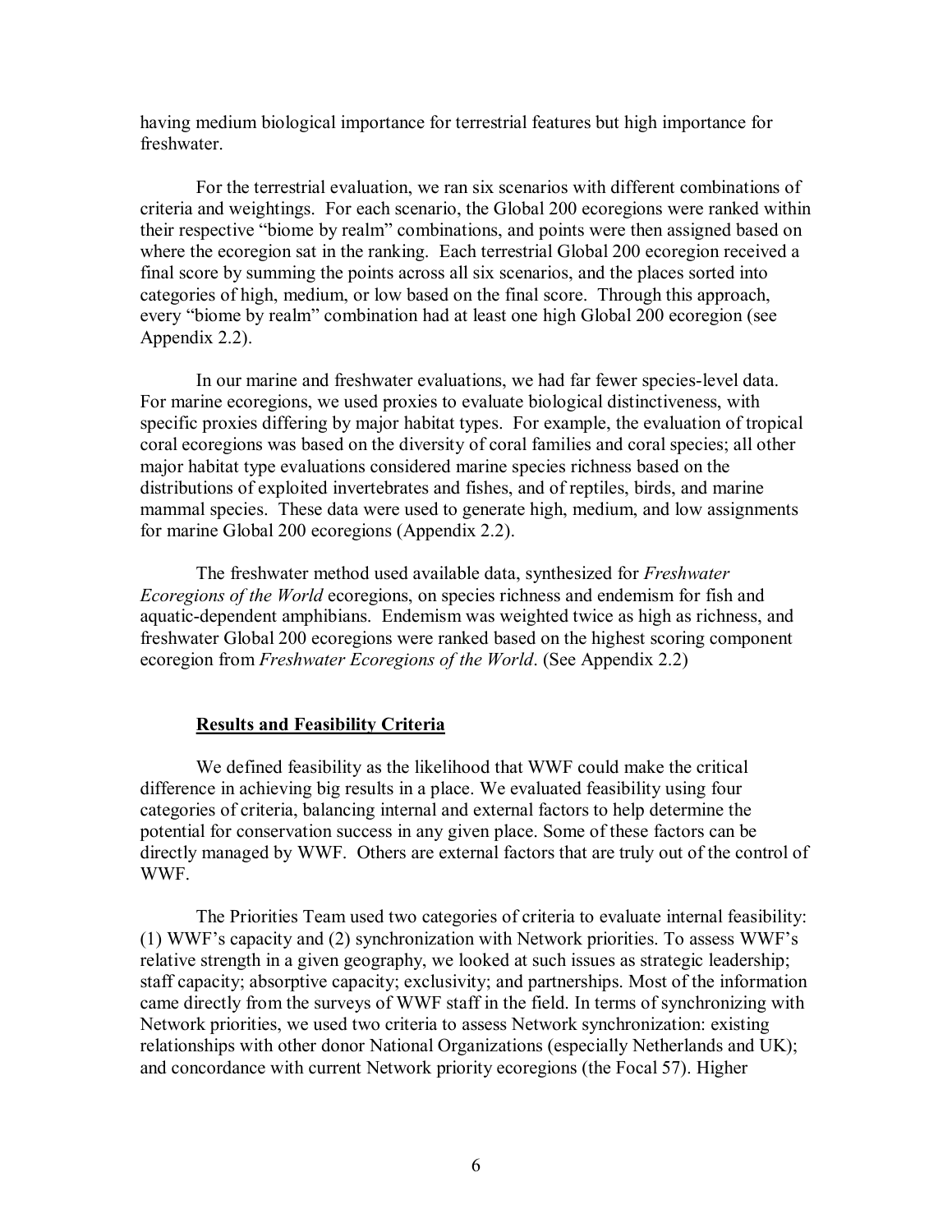rankings in these categories indicated the internal factors had superior potential to result in conservation success.

We used two different sets of criteria to evaluate external feasibility: (1) context for conservation, and (2) fundability. To assess the geopolitical context for the portfolio, we used two composite variables for different measures of risk: governance (political risk); and investment climate (economic risk). The governance composite measure was based on the six indicators contained within the World Bank's *Governance Matters III* report (voice and accountability, political instability and violence, government effectiveness, regulatory burden, rule of law, and control of corruption). The investment climate composite was created by averaging country risk assessments from ratings devised by the French and Belgian export credit agencies. Blended together, all of these external factors gave us a sense of the risks and rewards of investing in conservation in a particular ecoregion.

For fundability, we used three criteria: US Government (USAID and Millennium Challenge Account) investment potential; non-US government aid agency investment potential; and US private-sector investment potential. There was no uniform dataset for US-based foundation or philanthropic investment potential.

Aggregate scores for the 11 factors described above were compiled for each ecoregion, and each ecoregion was assigned a *High, Medium*, or *Low* summary ranking. Internal measures of feasibility accounted for 60% of the overall score; external measures accounted for 40%. (All scores and final rankings can be found in Appendix 2.3).

#### **Transformational Criteria**

The third set of criteria we examined dealt with the potential for ecoregions to serve as platforms for transforming global drivers of biodiversity loss. To that end, we analyzed the importance of various drivers to the Global 200 ecoregions and found that that agriculture, climate change, fisheries, forestry, international finance, and wildlife trade affect the greatest number of ecoregions (in that order).

The Priorities Team consulted more than 60 global experts, including staff from the WWF Network, to gain an understanding of how the drivers operate on a global scale and the linkages between these drivers and the conservation challenges of the ecoregions under consideration. That assessment included identifying the institutions, markets, and policies most significant for each driver and the key opportunities and strategies for transformation.

In addition to engaging global experts, we sent surveys to 140 ecoregions and received responses from 108 (78%) of them. In their responses, field teams identified all drivers affecting their ecoregions, and then selected the five highest-priority drivers, where possible describing the scope and intensity of each. They also provided information on key markets, policies and institutions necessary at national, regional, and global scales for the top five drivers (See Appendices 2.5 and 2.6).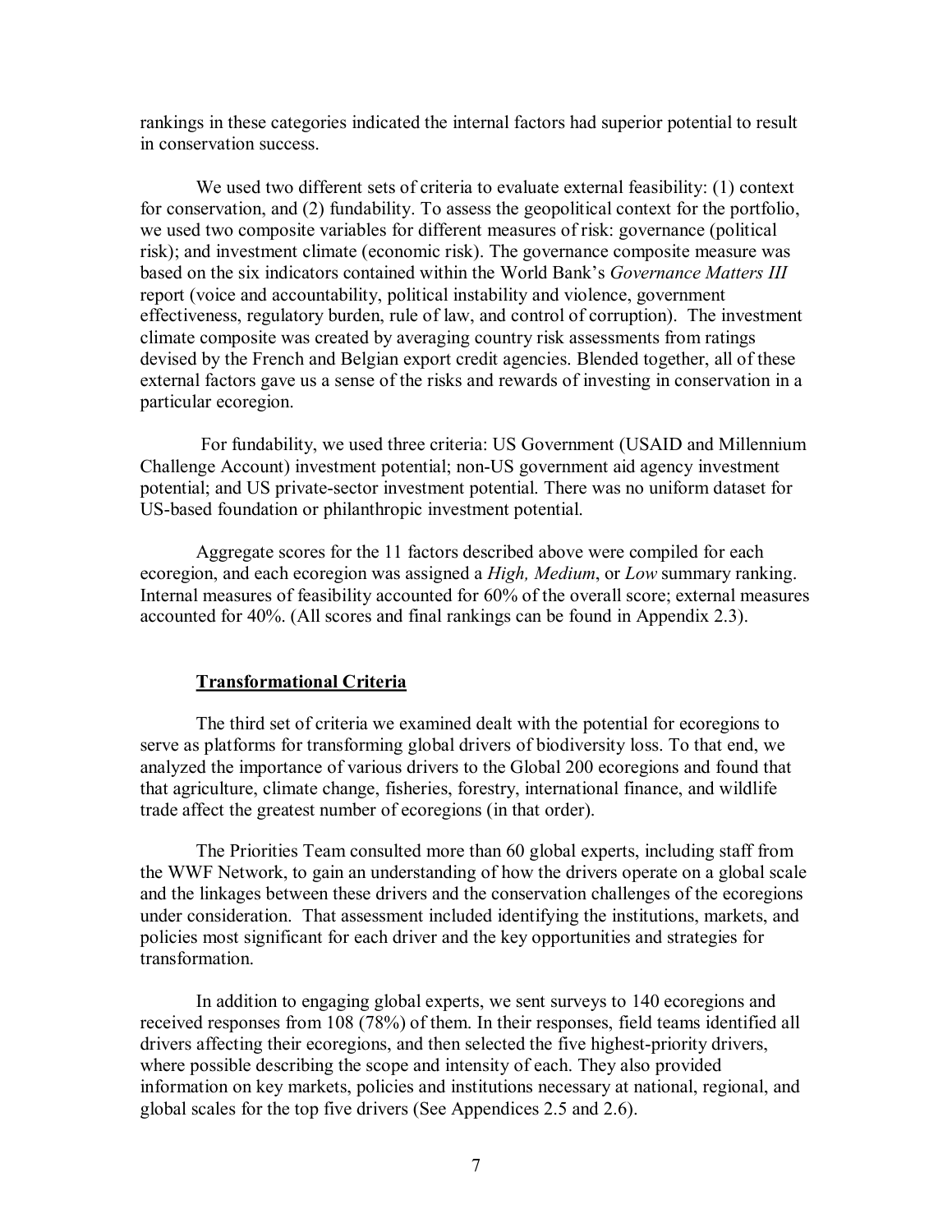# [box results of survey above…showing ranking of frequency of key drivers as top two threats to ecoregions]

In our analysis, an ecoregion was considered to hold potential to serve as a platform forglobal transformation if the global experts highlighted it as important for a driver, if that driver was among the top threats to the ecoregion, and if global institutions, markets, and policies had been identified either by the ecoregion itself or through consulting with global experts. When a driver was identified as closely connected to international actors involved with that driver in multiple parts of the world, we considered there to be potential for not only local but also global transformation of the driver.

Criteria used to prioritize drivers included:

- Those most prevalent across Global 200 ecoregions
- Those of highest priority for the most Global 200 ecoregions
- Those that cause irreversible damage to the functionality of an ecosystem
- Those that are easiest to engage due to concentration of actors in the sector or to the existence of the strongest global institutions, markets, policies (i.e. "handles")
- Those that are most connected to U.S. market demands
- Those that are most connected to U.S.-based institutions

Although our analysis focused on drivers that have a direct and visible connection to ecoregions, such as forestry and agriculture, we recognized that abating threats to the portfolio required that we address some drivers less directly connected to ecoregions. International finance and climate change, for instance, affect all of the ecoregions, and also affect the context for our work on the more "direct" drivers.

We recognized that the chance of program drift increases the farther our driver work strays from its place-based focus, and this danger is particularly acute with such a broad driver as international finance. By the same token, some of the most severe threats to our portfolio stem from projects underwritten by large lending institutions and we must find a way to engage them if we hope to reach our goal. (In this way, finance serves as a pathway to addressing infrastructure threats such as roads and mineral development.) Ultimately, keeping focused on our strategy will be a matter of management discipline and not portfolio selection.

Selecting a set of six drivers for the portfolio does not imply that our conservation strategies *in specific places* will be limited to those six. Depending on the issues affecting the ecoregion, we might well find ourselves grappling with other drivers of biodiversity loss – mining, for example, or alien species, or oil and gas development. Our strategy, after all, is to do "whatever it takes" to secure big conservation results in these places. Our efforts to transform markets, policies, and institutions, on the other hand, will be limited to the six drivers included in the portfolio. (See Appendix 2.4 for rankings.)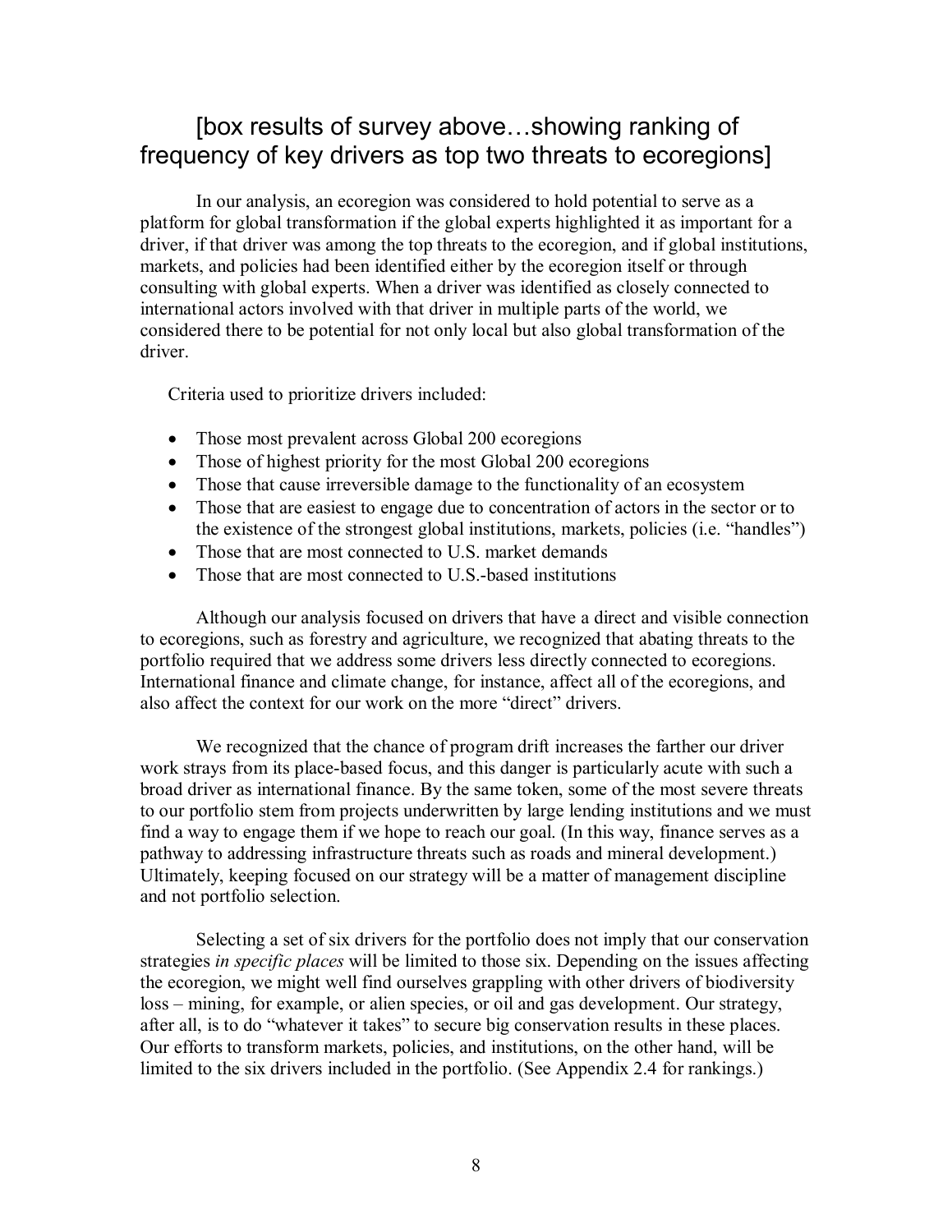# FROM PRIORITIES TO THE PORTFOLIO

Having already passed ecoregions through a biological filter, the assembly rules for the portfolio attempted to strike a balance between a diverse and sometimes divergent collection of interests. For example, a first consideration was an ecoregion's potential to serve as a platform for transforming markets, policies, and institutions; these characteristics worked strongly in that place's favor in the selection process. At least 10 of the places in the final portfolio offer these kinds of opportunities.

Second, the team tried hard to craft a portfolio that would help ensure that the work of WWF-US would be perceived as urgent and relevant. To generate resources on the scale necessary to create transformational change in these places, we will have to experience dramatic growth in our fundraising, and the portfolio needs to be sufficiently compelling to serve as the centerpiece of both promotional and fundraising campaigns. Four icons of WWF that have been of great interest to US constituencies – the Galapagos, Northern Great Plains, Madagascar, and the Eastern Himalayas – were thus included in the portfolio despite their uncertain fit with the local-to-global strategy.

A third design principle revolved around the concept of representation, an approach very distinctive of WWF's priority-setting overall. We focus not just on places with the highest number of species, but rather on a representative set of ecoregions. Consistent with that tradition, the new portfolio includes a representative cross-section of the planet's ecosystems, stretching from the equator to the poles. This portfolio – with places like the Bering Sea, the Amur-Heilong River, and the Southeastern Rivers of the U.S. – delivers on WWF's promise to protect the full range of biodiversity, and not only tropical hotspots (Appendix 1.6).

In addition, we wanted our portfolio to include a few places with higher risks and concomitantly high potential returns, as well as places where we felt relatively confident in our ability to deliver big results. Related to this consideration was our desire to increase significantly our investment in geographies where WWF-US has had limited or no presence, such as Borneo and the Amur-Heilong.

Finally, two other factors were in play in refining the portfolio from the larger group down to a more focused number. First, WWF-US's existing (and future) commitments to various ecoregions have been an important part of the mix. In some cases, such as the Namib-Karoo, WWF administers large multi-year grants; it would counterproductive to sever these relationships. Second, as noted above, our ability to execute on our strategy in most of these places depends on the collaboration across the Network. Consequently, in finalizing the portfolio we were biased toward places that were supported by multiple national organizations and where it seemed likely or at least possible to secure clear and tightly reasoned agreements between WWF-US and the various relevant Network players.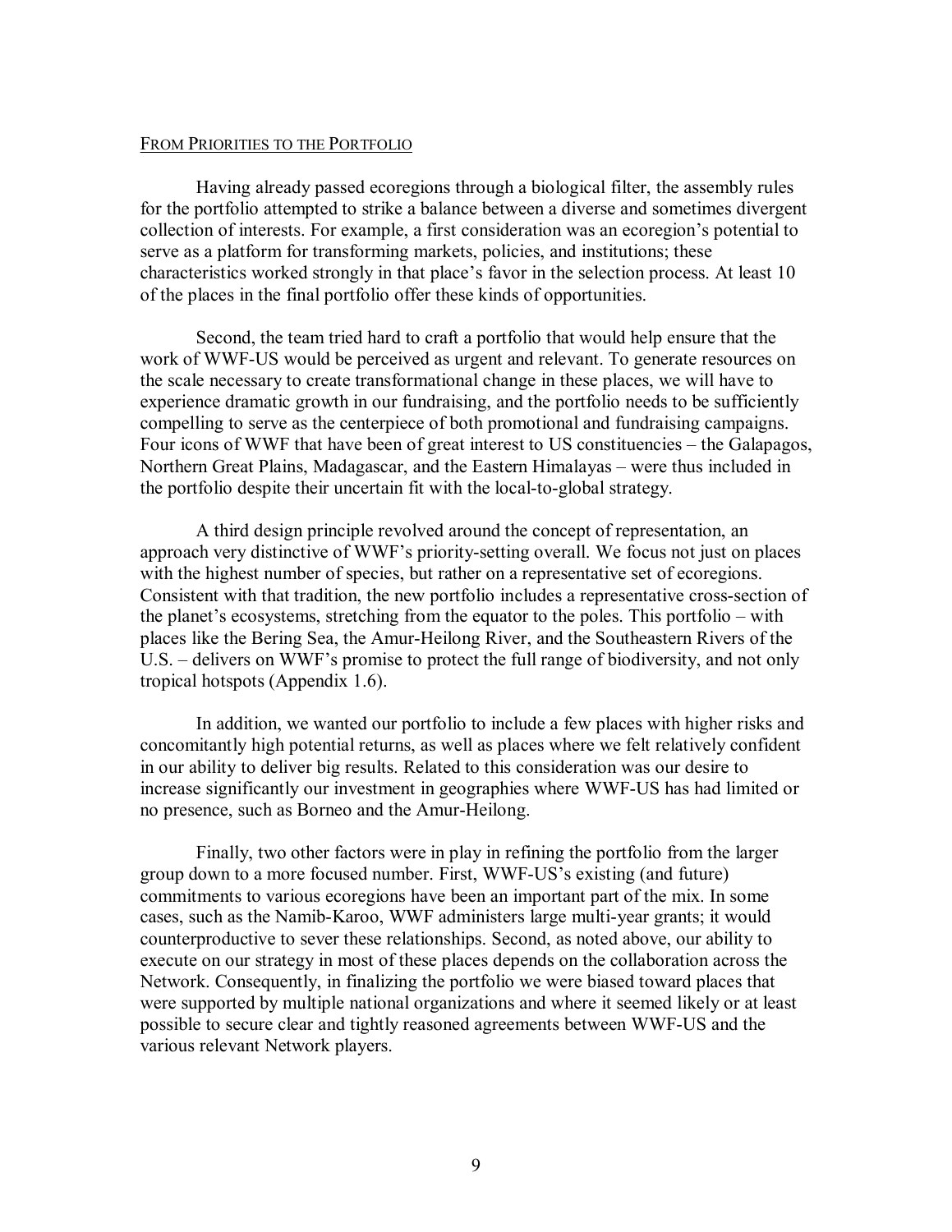#### TRANSITIONAL PROJECTS

Just as important as the decisions of what to include in the portfolio were the decisions about opportunities we chose to forgo. In general, these choices of where *not* to work fell into two groups. First, there were a number of highly ranked ecoregions – the Cerrado, the Rann of Kutch, or Anatolia Freshwater for example – that would have been entirely new to WWF-US. Some other places were excluded from the portfolio because they lacked on-the-ground capacity to build a conservation program around, and thus were deemed less feasible.

The second group consisted of places where WWF-US is currently investing but that did not score high on all three of the criteria. This list includes South Florida, the Klamath-Siskiyou in the Northwestern United States, the Atlantic Forest in Brazil, and Tibet; in all, WWF-US invested about \$1 million in these places, of which some \$700,000 were restricted dollars. A key next step for the institution will be crafting thoughtful transition plans for these ecoregions so we can disengage with a minimum of disruption or damage to our reputation. A positive example in this regard concerns the Klamath, where we are already in discussions with another national conservation organization to absorb the management and staffing of the project

Finally, we can envision a third group of transitional places – ecoregions selected for the portfolio but where we are unable to reach agreement with our Network partners about vision, strategy, and roles and responsibilities. Our ground-truthing exercise during the priority-setting process looked for potential trouble spots in this regard, but it is impossible to predict what conflicts might arise until we go through the critical and laborious process of negotiating program implementation agreements for the portfolio places. Because of the need to reach these agreements, we should also be prepared to phase the rollout of this portfolio, with some places ready to go very soon and others requiring several years of incubation. This in turn suggests that we will need to develop flexible management structures for our conservation programs as we shift resources and staff to work on the new portfolio.

## **CONCLUSION**

Some observers might fail to detect a significant difference between our new conservation portfolio and previous lists. WWF has a long record of involvement in many of the places in the portfolio. The same holds true for the drivers. The establishment of the Marine and Forestry Stewardship Councils are but two examples of our prior investment in seeking to redirect drivers of biodiversity loss.

Such a cursory analysis, however, misses the profound institutional changes that this portfolio portends for WWF-US. Some of the places may seem familiar, but how we intend to achieve conservation in those places is dramatically different. In each place, we will look at conservation needs from the most local, on-the-ground work in protected areas to international capital flows that facilitate habitat loss. Where there are gaps in that